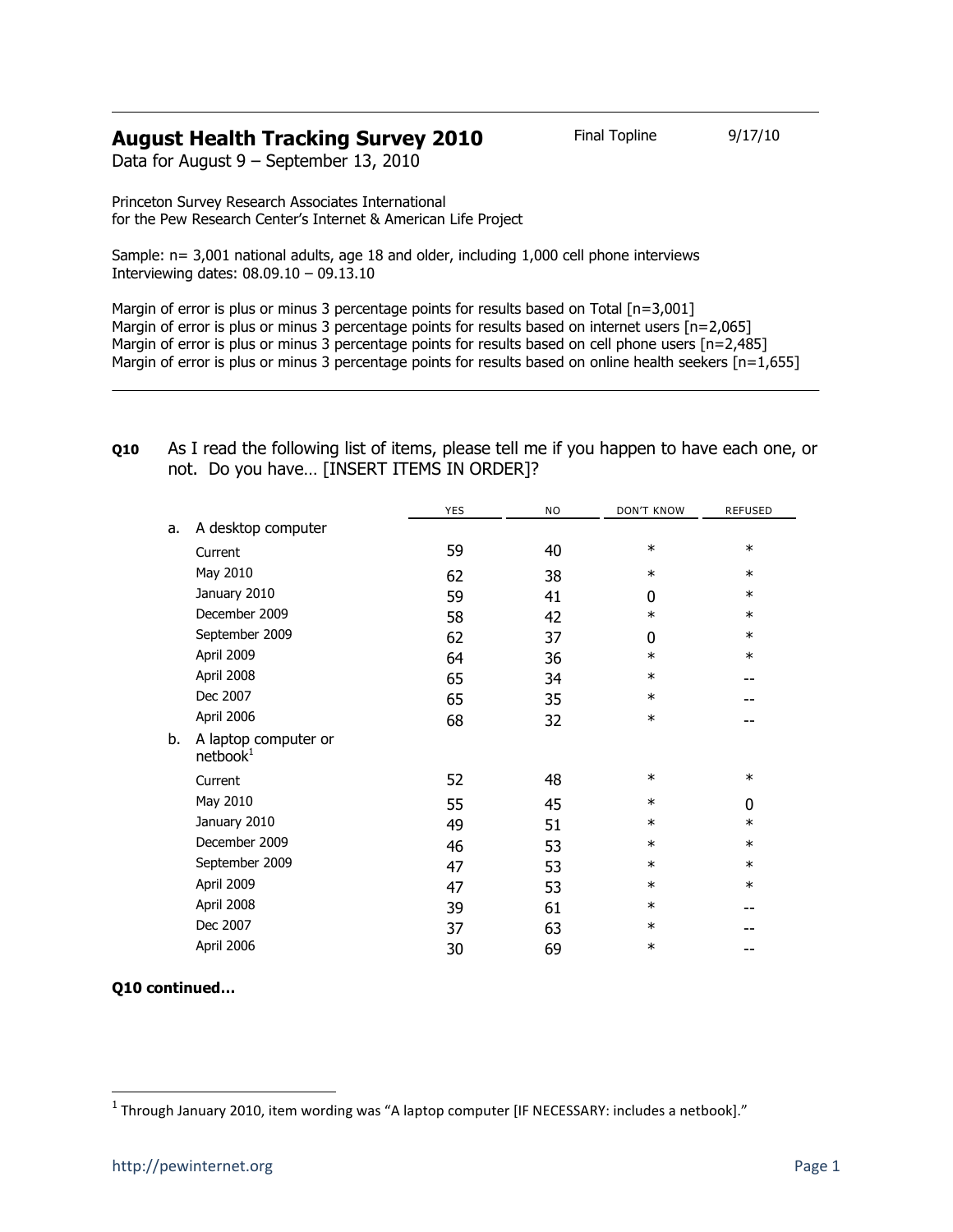|    |                                                                                                     | <b>YES</b>     | <b>NO</b> | <b>DON'T KNOW</b> | <b>REFUSED</b> |
|----|-----------------------------------------------------------------------------------------------------|----------------|-----------|-------------------|----------------|
| C. | A cell phone or a Blackberry<br>or iPhone or other device that<br>is also a cell phone <sup>2</sup> |                |           |                   |                |
|    | Current                                                                                             | 85             | 15        | $\ast$            | $\ast$         |
|    | May 2010                                                                                            | 82             | 18        | $\ast$            | 0              |
|    | January 2010 <sup>3</sup>                                                                           | 80             | 20        | 0                 | $\ast$         |
|    | December 2009                                                                                       | 83             | 17        | 0                 | $\ast$         |
|    | September 2009                                                                                      | 84             | 15        | $\ast$            | $\ast$         |
|    | April 2009                                                                                          | 85             | 15        | $\ast$            | $\ast$         |
|    | April 2008                                                                                          | 78             | 22        | $\ast$            |                |
|    | Dec 2007                                                                                            | 75             | 25        | $\ast$            |                |
|    | Sept 2007                                                                                           | 78             | 22        | $\ast$            |                |
|    | April 2006                                                                                          | 73             | 27        | $\ast$            |                |
|    | January 2005 <sup>4</sup>                                                                           | 66             | 34        | $\ast$            |                |
|    | November 23-30, 2004                                                                                | 65             | 35        | $\ast$            |                |
| d. | An electronic book device or<br>e-Book reader, such as a<br>Kindle or Sony Digital Book             |                |           |                   |                |
|    | Current                                                                                             | 5              | 95        | $\ast$            | $\ast$         |
|    | May 2010                                                                                            | 4              | 96        | $\ast$            | $\ast$         |
|    | September 2009                                                                                      | 3              | 97        | $\ast$            | $\ast$         |
|    | April 2009                                                                                          | $\overline{2}$ | 98        | $\ast$            | $\ast$         |
| e. | An iPod or other MP3 player <sup>5</sup>                                                            |                |           |                   |                |
|    | Current                                                                                             | 47             | 53        | $\ast$            | $\ast$         |
|    | May 2010                                                                                            | 46             | 54        | $\ast$            | 0              |
|    | September 2009                                                                                      | 43             | 57        | $\ast$            | 0              |
|    | April 2009                                                                                          | 45             | 55        | $\ast$            | $\ast$         |
|    | December 2007                                                                                       | 34             | 66        | $\ast$            |                |
|    | April 2006                                                                                          | 20             | 79        | $\ast$            |                |
|    | February 2005                                                                                       | 11             | 88        | 1                 |                |
|    | January 2005                                                                                        | 11             | 88        | $\mathbf{1}$      |                |
|    |                                                                                                     |                |           |                   | Q10 continued  |

 2 Prior to April 2009, item wording was "A cell phone." From April 2009 thru December 2009, item wording was "A cell phone or a Blackberry or iPhone or other device that is also a cell phone." Beginning December 2007, this item was not asked of the cell phone sample, but results shown here reflect Total combined Landline and cell phone sample.

 $^3$  In January 2010, item wording was "A cell phone or a Blackberry or iPhone or other handheld device that is also a cell phone."

<sup>&</sup>lt;sup>4</sup> Through January 2005, question was not asked as part of a series. Question wording as follows: "Do you happen to have a cell phone, or not?"

<sup>&</sup>lt;sup>5</sup> Through February 2005, question was not asked as part of a series. Question wording as follows: "Do you have an iPod or other MP3 player that stores and plays music files, or do you not have one of these?"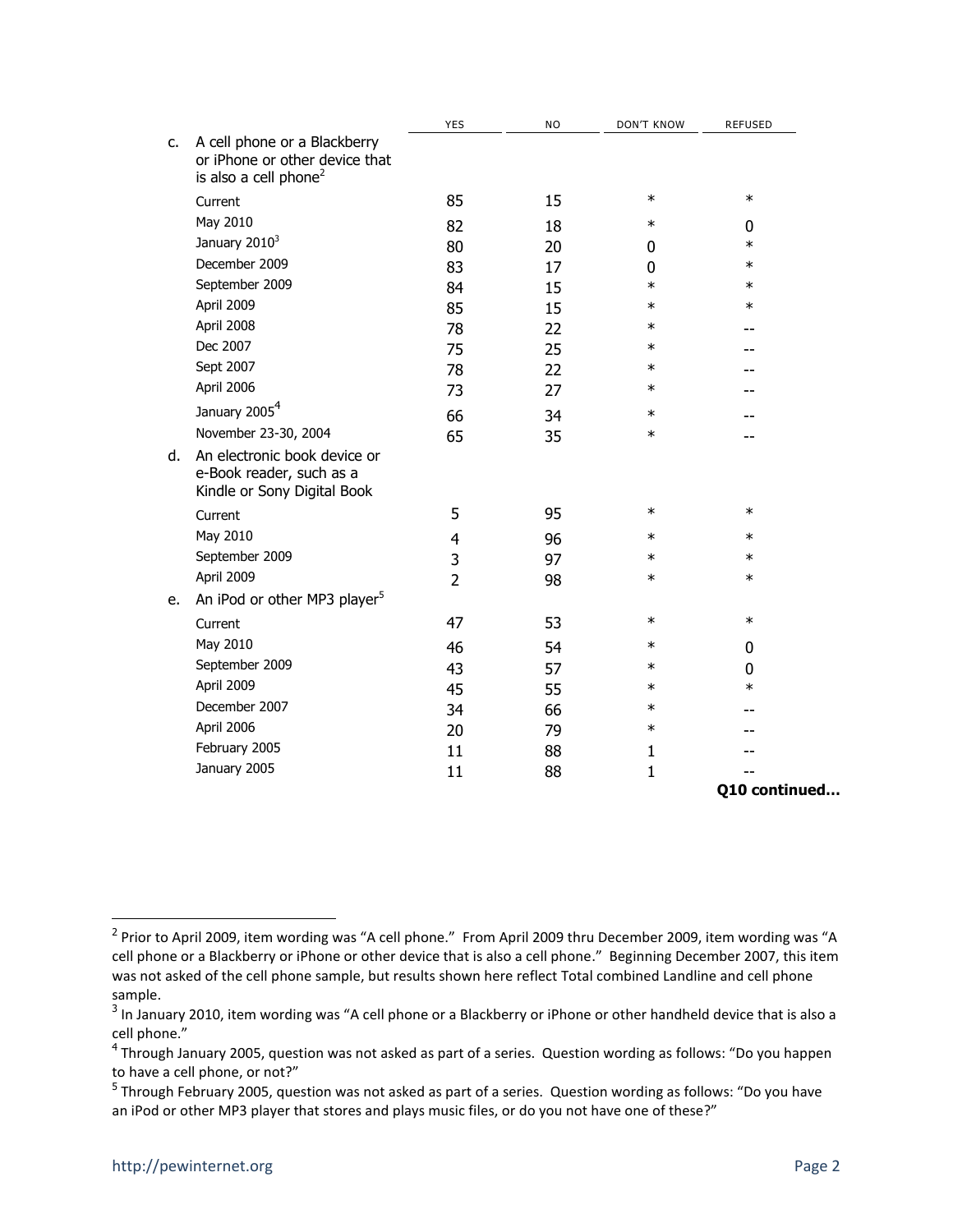## **Q10 continued…**

|    |                                             | <b>YES</b> | NO. | <b>DON'T KNOW</b> | <b>REFUSED</b> |  |
|----|---------------------------------------------|------------|-----|-------------------|----------------|--|
| f. | A game console like Xbox or<br>Play Station |            |     |                   |                |  |
|    | Current                                     | 42         | 57  | $\ast$            | $\ast$         |  |
|    | May 2010                                    | 42         | 58  | $\ast$            | $\ast$         |  |
|    | September 2009                              | 37         | 63  | $\ast$            | $\ast$         |  |
|    | April 2009                                  | 41         | 59  | $\ast$            | $\ast$         |  |
| g. | A tablet computer like an<br>iPad           |            |     |                   |                |  |
|    | Current                                     | 4          | 96  | $\ast$            | $\ast$         |  |
|    | May 2010                                    |            | 97  | $\ast$            |                |  |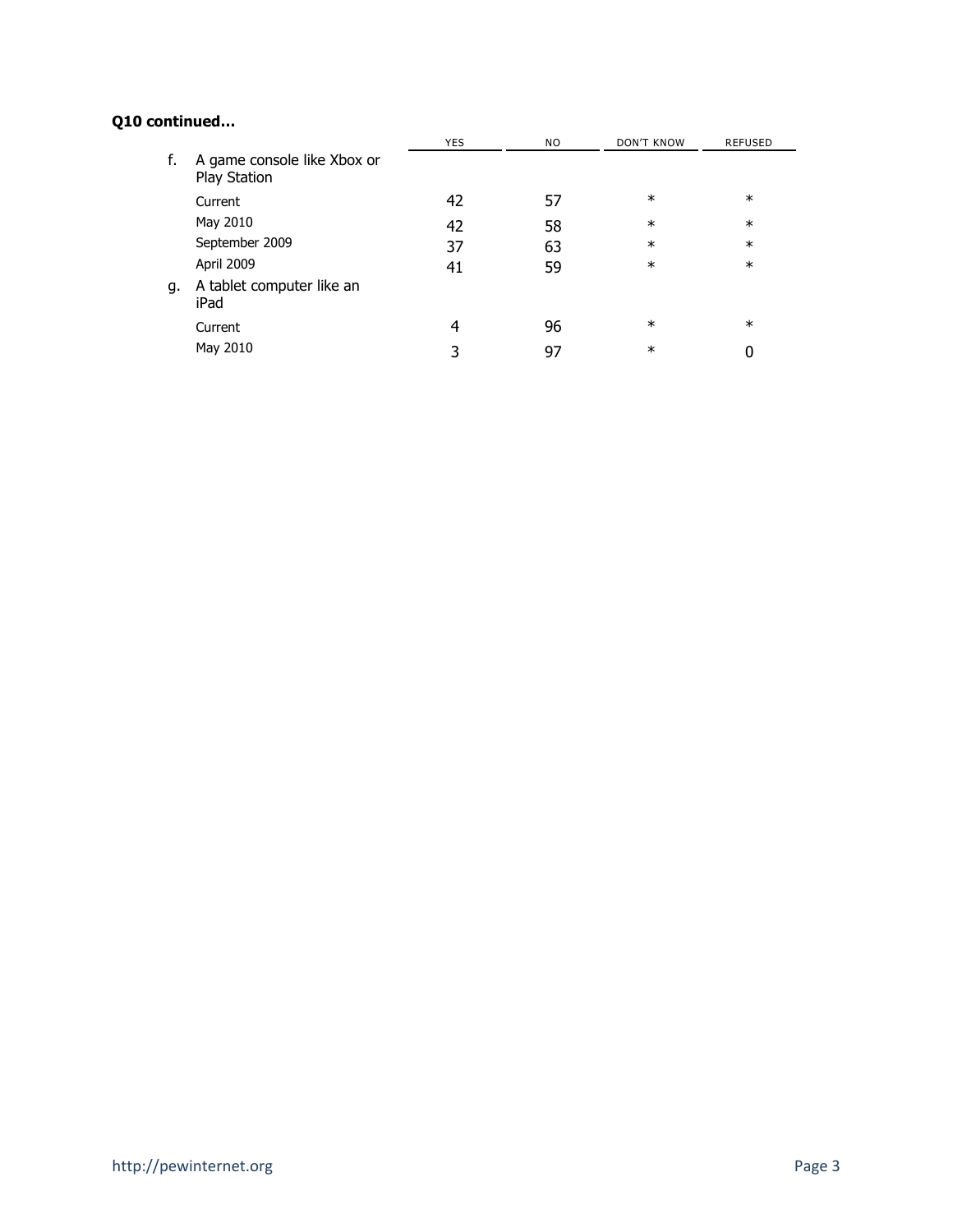## **Methodology for "Americans and their gadgets" (2010)**

This report is based on the findings of a daily tracking survey on Americans' use of the Internet. The results in this report are based on data from telephone interviews conducted by Princeton Survey Research Associates International between August 9 and September 13, 2010, among a sample of 3,001 adults, age 18 and older. Interviews were conducted in English and Spanish. For results based on the total sample, one can say with 95% confidence that the error attributable to sampling is plus or minus 2.5 percentage points. For results based Internet users (n=2,065), the margin of sampling error is plus or minus 2.9 percentage points. In addition to sampling error, question wording and practical difficulties in conducting telephone surveys may introduce some error or bias into the findings of opinion polls.

A combination of landline and cellular random digit dial (RDD) samples was used to represent all adults in the continental United States who have access to either a landline or cellular telephone. Both samples were provided by Survey Sampling International, LLC (SSI) according to PSRAI specifications. The landline sample for this survey was designed to generalize to the U.S. adult population and to oversample African-Americans and Hispanics. To achieve these objectives in a cost effective manner, the design uses standard list-assisted random digit dialing (RDD) methodology, but telephone numbers are drawn disproportionately from telephone exchanges with higher than average density of African-American and/or Hispanic households. The cellular sample was not list-assisted, but was drawn through a systematic sampling from dedicated wireless 100-blocks and shared service 100-blocks with no directory-listed landline numbers.

New sample was released daily and was kept in the field for at least five days. The sample was released in replicates, which are representative subsamples of the larger population. This ensures that complete call procedures were followed for the entire sample. At least 7 attempts were made to complete an interview at a sampled telephone number. The calls were staggered over times of day and days of the week to maximize the chances of making contact with a potential respondent. Each number received at least one daytime call in an attempt to find someone available. For the landline sample, half of the time interviewers first asked to speak with the youngest adult male currently at home. If no male was at home at the time of the call, interviewers asked to speak with the youngest adult female. For the other half of the contacts interviewers first asked to speak with the youngest adult female currently at home. If no female was available, interviewers asked to speak with the youngest adult male at home. For the cellular sample, interviews were conducted with the person who answered the phone. Interviewers verified that the person was an adult and in a safe place before administering the survey. Cellular sample respondents were offered a post-paid cash incentive for their participation. All interviews completed on any given day were considered to be the final sample for that day.

Disproportionate sampling and non-response in telephone interviews can produce biases in surveyderived estimates. The dataset was weighted in two stages. The first stage of weighting corrected for the disproportionate landline sample design and also accounted for the overlapping landline and cellular sample frames as well as different probabilities of selection associated with the number of adults in the household. The second stage of weighting matched overall sample demographics to population parameters. The demographic weighting parameters are derived from a special analysis of the most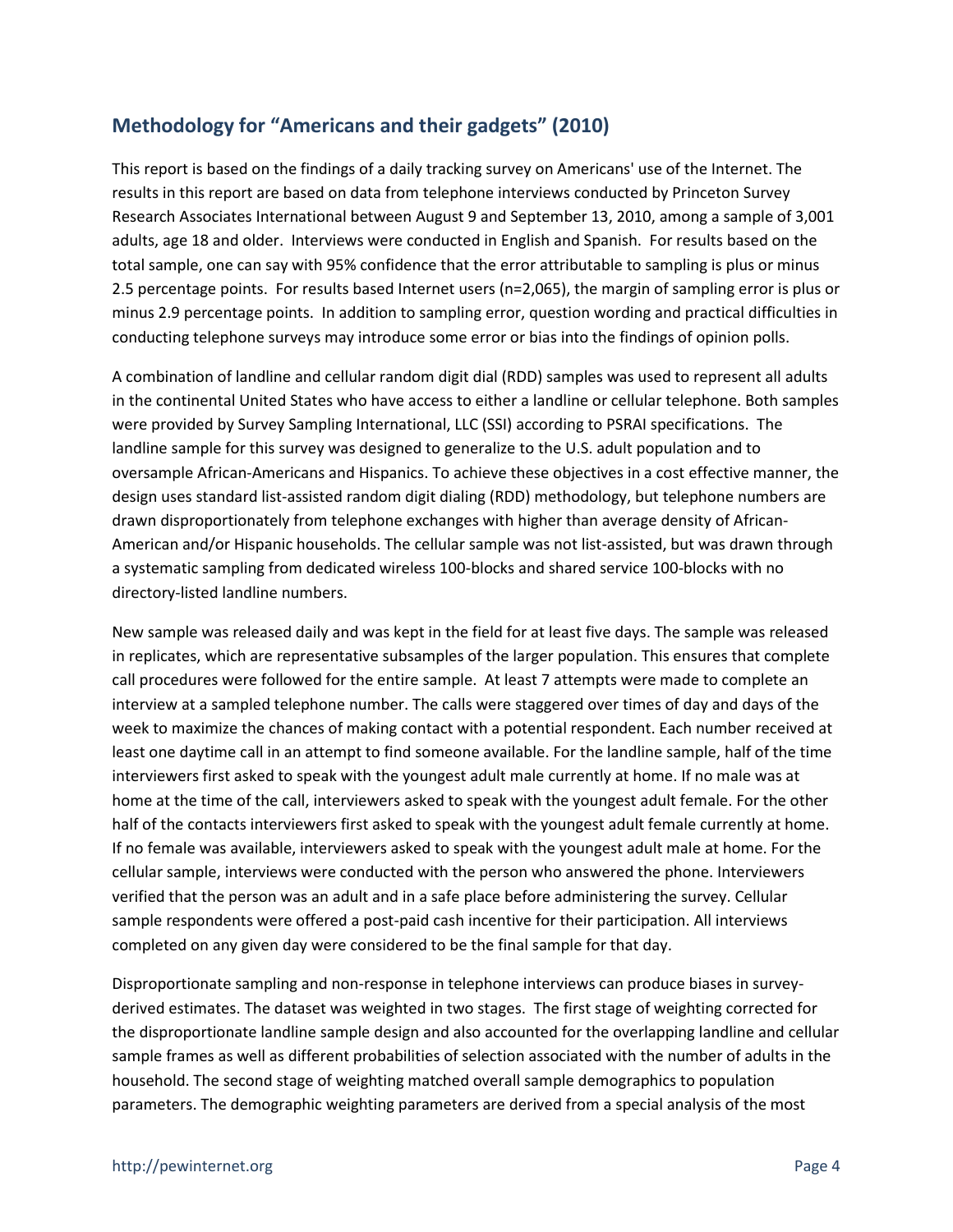recently available Census Bureau's March 2009 Annual Social and Economic Supplement. This analysis produces population parameters for the demographic characteristics of adults age 18 or older. These parameters are then compared with the sample characteristics to construct sample weights. The weights are derived using an iterative technique that simultaneously balances the distribution of all weighting parameters.

| <b>Table 1:Sample Disposition</b> |        |                                  |  |
|-----------------------------------|--------|----------------------------------|--|
| Landline                          | Cell   |                                  |  |
| 53,160                            | 17,075 | <b>Total Numbers Dialed</b>      |  |
|                                   |        |                                  |  |
| 2,613                             | 441    | Non-residential                  |  |
| 2,430                             | 32     | Computer/Fax                     |  |
| 21                                | ---    | Cell phone                       |  |
| 27,936                            | 6,428  | Other not working                |  |
| 4,308                             | 311    | Additional projected not working |  |
| 15,852                            | 9,863  | Working numbers                  |  |
| 29.8%                             | 57.8%  | <b>Working Rate</b>              |  |
|                                   |        |                                  |  |
| 1,436                             | 104    | No Answer / Busy                 |  |
| 2,734                             | 2,370  | <b>Voice Mail</b>                |  |
| 84                                | 17     | Other Non-Contact                |  |
| 11,598                            | 7,372  | Contacted numbers                |  |
| 73.2%                             | 74.7%  | <b>Contact Rate</b>              |  |
|                                   |        |                                  |  |
| 1,020                             | 1,027  | Callback                         |  |
| 8,303                             | 4,597  | Refusal                          |  |
| 2,275                             | 1,748  | Cooperating numbers              |  |
| 19.6%                             | 23.7%  | <b>Cooperation Rate</b>          |  |
|                                   |        |                                  |  |
| 158                               | 60     | Language Barrier                 |  |
|                                   | 646    | Child's cell phone               |  |
| 2,117                             | 1,042  | Eligible numbers                 |  |
| 93.1%                             | 59.6%  | <b>Eligibility Rate</b>          |  |
|                                   |        |                                  |  |
| 116                               | 42     | Break-off                        |  |
| 2,001                             | 1,000  | Completes                        |  |
| 94.5%                             | 96.0%  | <b>Completion Rate</b>           |  |
|                                   |        |                                  |  |
| 13.6%                             | 17.0%  | <b>Response Rate</b>             |  |

Following is the full disposition of all sampled telephone numbers:

The disposition reports all of the sampled telephone numbers ever dialed from the original telephone number samples. The response rate estimates the fraction of all eligible respondents in the sample that were ultimately interviewed. At PSRAI it is calculated by taking the product of three component rates: